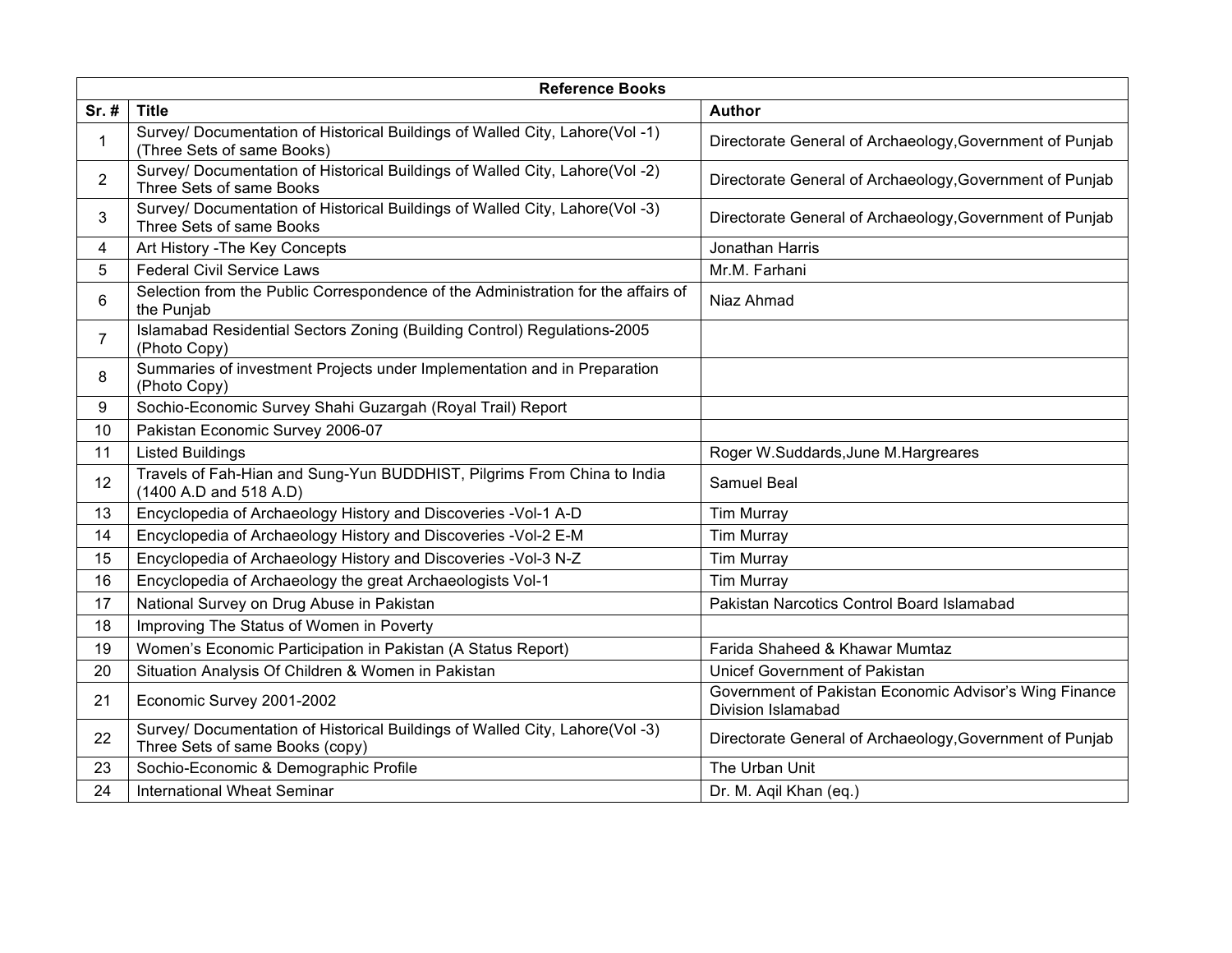| 25                           | Punjab Traffic and Transport Manual 2008 Vol-1                                                                | Government of Punjab                                                            |
|------------------------------|---------------------------------------------------------------------------------------------------------------|---------------------------------------------------------------------------------|
| 26                           | Punjab Land use Rules 20009                                                                                   | Government of Punjab                                                            |
| 27                           | Survey of Dangerous Buildings in Walled city Lahore                                                           | <b>SDWCLP</b>                                                                   |
| 28                           | PT1's Record (11 Records)                                                                                     | <b>SDWCLP</b>                                                                   |
| 29                           | The Punjab Employees Efficiency Discipline And Accountability Act, 2006                                       | Mian Umar asad Advocate                                                         |
| 30                           | <b>Manual of Land Laws</b>                                                                                    |                                                                                 |
| 31                           | Manual of WAQF Laws                                                                                           |                                                                                 |
| 32                           | The Punjab Governement Rules of Business 2011                                                                 | Services & General Administration Department                                    |
| 33                           | Financial Guidelines for DDO's                                                                                | Amjad Saleemi Sadaf Sarfaraz                                                    |
| 34                           | Pakistan Journal of Urban Affairs (2 copies)                                                                  | The Urban Unit                                                                  |
| 35                           | Conservation of the Wazir khan mosque (2 copies)                                                              | Agha Khan Trust for Culture                                                     |
| 36                           | Heritage as an asset in development The public private partnership framework in<br>the walled city of lahore. | Agha Khan Trust for Culture                                                     |
| 37                           | Transfer of Property ACT, 1882                                                                                | Ehtsham Mahmood                                                                 |
| 38                           | Manual of Lahore Development Authority Laws                                                                   | Hassan Ghazali                                                                  |
| <b>Art and Culture Books</b> |                                                                                                               |                                                                                 |
|                              |                                                                                                               |                                                                                 |
| Sr. #                        | <b>Title</b>                                                                                                  | Author                                                                          |
| 39                           | The Spirit of Indian Architecture                                                                             | D.K.Bubbar                                                                      |
| 40                           | Forty years of Painting "Reminiscences of Old Lahore"                                                         | Dr. Aijaz Anwar                                                                 |
| 41                           | A History of Fine Arts in Indian and the West                                                                 | <b>Edith Tomory</b>                                                             |
| 42                           | Art and Knowledge                                                                                             | James O. young                                                                  |
| 43                           | <b>Outdoor Decorating</b>                                                                                     | Julie Taylor, Sandra Salamony, Maryellen Driscoll, Nora<br><b>Richter Greer</b> |
| 44                           | <b>Experiential Landscape</b>                                                                                 | Kevin Thwaites, Lan Simkins                                                     |
| 45                           | Lahore a Musical Companion                                                                                    | M.Saeed Malik                                                                   |
| 46                           | 50 Years of Lahore Art Council Alhamra An overview                                                            | Niaz Ahmad Chaudhry                                                             |
| 47                           | Art a New History                                                                                             | Paul Johnson                                                                    |
| 48                           | Islamic Art and Architecture 650-1250                                                                         | Richard Ettinghausen, Oleg Grabar, Marilyn Jenkins<br>Madina                    |
| 49                           | Design Secrets Layout                                                                                         | Rodney J.Moore                                                                  |
| 50                           | The Islamic Architectural Heritage of Pakistan                                                                | Shaikh Khurshid Hasan                                                           |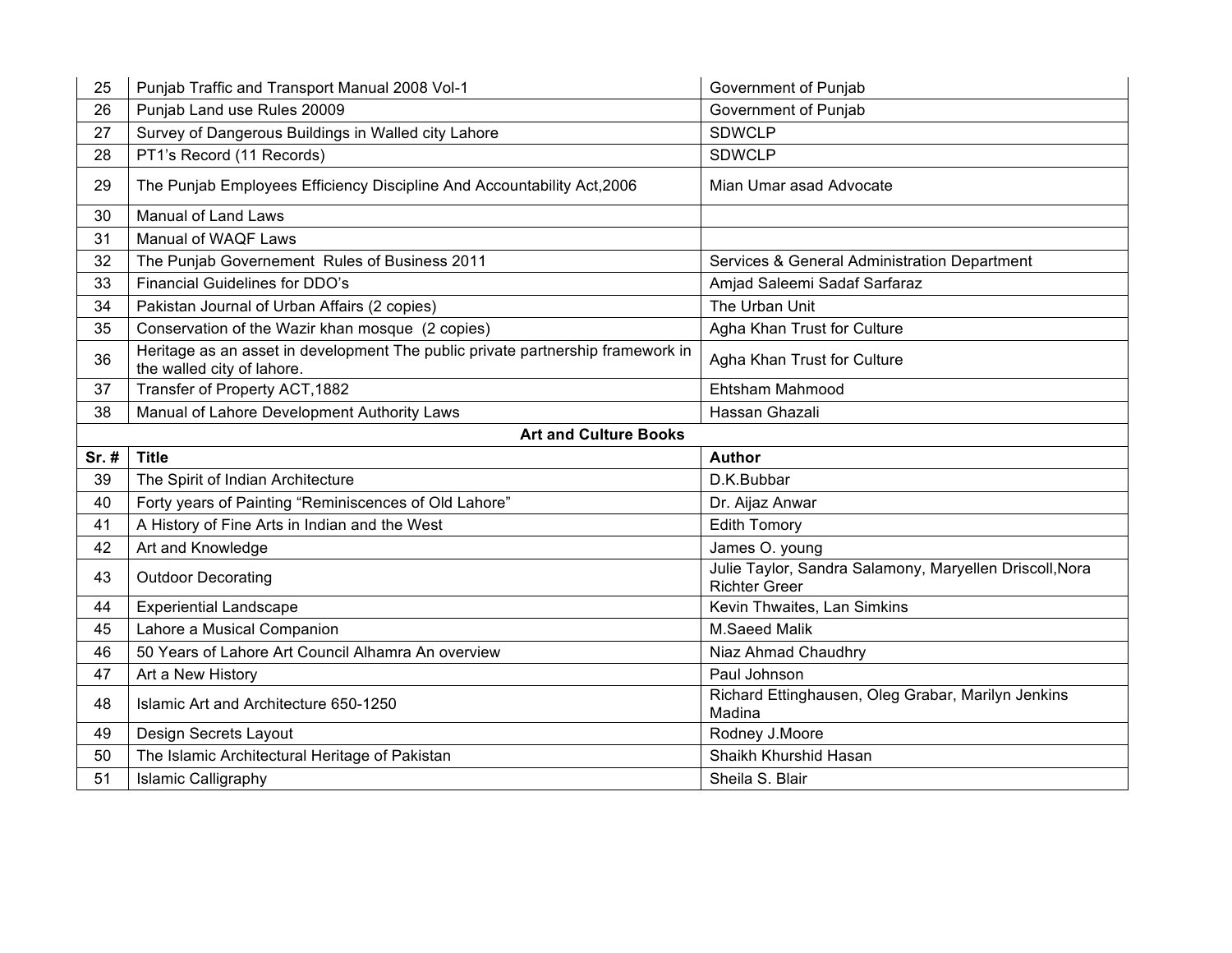| 52    | The Art and Architecture of Islam 1250 - 1800                                                                               | Sheila S. Blair, Jonathan M. Bloom                                     |
|-------|-----------------------------------------------------------------------------------------------------------------------------|------------------------------------------------------------------------|
| 53    | Performers and their Arts                                                                                                   | Simon Charsleyy, Laxmi Narayan Kadekar                                 |
| 54    | Cultural Mapping Manual A Guide for planning and Carrying Out cultural<br>Mapping in Pakistan                               | Ayesha Pamela Roger                                                    |
| 55    | THE U.S AMBASSADORS FUND for Cultural Preservation Pakistan 2001-2012<br>(4 books)                                          | <b>U.S Embassy Islamabad</b>                                           |
|       | <b>Development Studies Books</b>                                                                                            |                                                                        |
| Sr. # | <b>Title</b>                                                                                                                | <b>Author</b>                                                          |
| 56    | Public and Private Spaces of the City                                                                                       | Ali Madanipour                                                         |
| 57    | 10 Reasons to Abolish the IMF & World Bank                                                                                  | Anuradha Mittal                                                        |
| 58    | <b>Successful Presentation Skills</b>                                                                                       | Andrew Bradbury                                                        |
| 59    | <b>Post Colonial Studies</b>                                                                                                | <b>Benita Parry</b>                                                    |
| 60    | Urban Space and Cityscapes                                                                                                  | Christoph Lindner                                                      |
| 61    | Post-Merdeka Architecture 1957-1987                                                                                         | Chanchee Yoong                                                         |
| 62    | Architectural Engineering and Design Management                                                                             | Dino Bouchlaghem, David Dowdle, Vian Ahmed                             |
| 63    | Development Economics                                                                                                       | Debraj Ray                                                             |
| 64    | The International Marketing of Travel and Tourism A Strategic Approach                                                      | Francois Vellas, Lionel Becherel                                       |
| 65    | Human Development in South Asia 2006                                                                                        | HDC Research Team Mahbub-ul-Haq                                        |
| 66    | <b>Inter Vention Architecture</b>                                                                                           | I.B.Tauris                                                             |
| 67    | Archaeology In Law                                                                                                          | John Samuels, John Pugh Smith                                          |
| 68    | Energy from the Desert                                                                                                      | Kosuke Kurokawa, Keiichi Komoto, Peter Vander Vleuten,<br>David Faiman |
| 69    | Punjab Politics 1936-1939                                                                                                   | <b>Lionel Carter</b>                                                   |
| 70    | Punjab Politics 1940-1943 Strains of War                                                                                    | <b>Lionel Carter</b>                                                   |
| 71    | <b>Environmental Design of Urban Buildings</b>                                                                              | <b>MAT Santamouris</b>                                                 |
| 72    | The Politics of Self Expressions                                                                                            | Markus Daechsel                                                        |
| 73    | GIS and Archaeological site Location Modeling (with CD)                                                                     | Mark. W. Mehrer                                                        |
| 74    | The Selected Writings of Eqbal Ahmad                                                                                        | Noam Chomsky                                                           |
| 75    | Historic Cities Support Programme Conservation and Development in Hunza &<br>Baltistan (With CD)                            |                                                                        |
| 76    | Strengthening & Restructuring of Primary Health Care System and Improving<br>Health of Primary School Students (Photo Copy) |                                                                        |
| 77    | <b>Colonial Modernities</b>                                                                                                 | Peter Scriver, Vikramaditya Prakash                                    |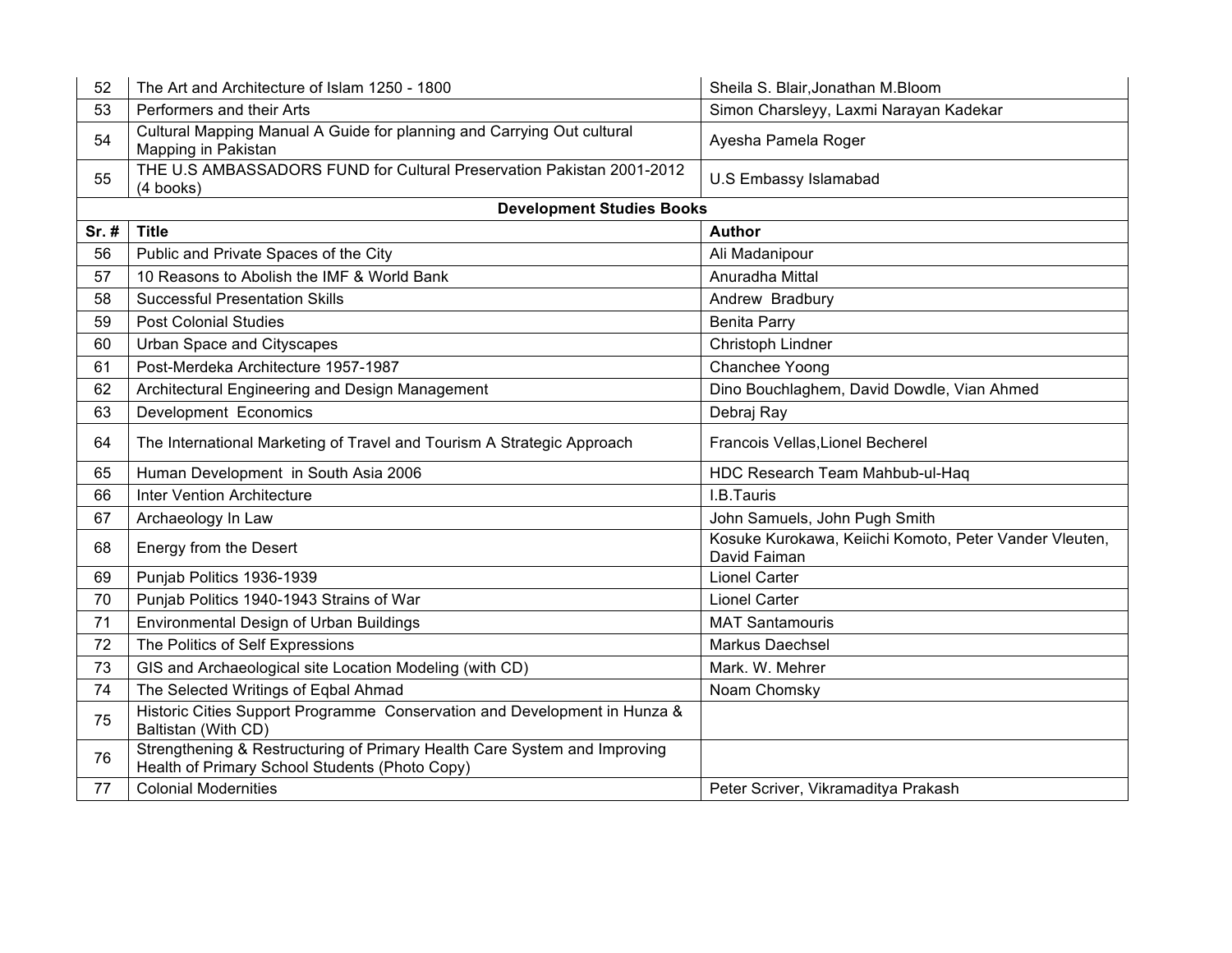| 78    | Noam Chomsky Understanding Power                                    | Peter R.Mitchell, John Schoeffel      |
|-------|---------------------------------------------------------------------|---------------------------------------|
| 79    | <b>Islamic Architecture</b>                                         | R.A. Jairaz Bhoy                      |
| 80    | Ideas for Development                                               | <b>Robert Chambers</b>                |
| 81    | Awards of the First International Islamic Artisans At Work Festival | OIC and IRCICA                        |
|       | <b>Culture and Heritage Books</b>                                   |                                       |
| Sr. # | <b>Title</b>                                                        | <b>Author</b>                         |
| 82    | Historic Towns of Punjab                                            | Abdul Rehman                          |
| 83    | Romantic Tales from the Panjab With Indian Night's Entertainment    | <b>Charles Swynnerton</b>             |
| 84    | Lahore Museum a Guide                                               | Dr. Liagat Ali Khan Niazi             |
| 85    | Muslim Women of the British Punjab                                  | Dushka Saiyid                         |
| 86    | Lahore Illustrated Views of the 19th Century (Same Two Books)       | F.S. Aijazuddin                       |
| 87    | <b>Historical Images of Pakistan</b>                                | F.S. Aijazuddin                       |
| 88    | Lahore Recollected An Album                                         | F.S. Aljazuddin                       |
| 89    | The Great Jahangir's Tomb and Nur Jahan's Mausoleum                 | Fawad Raza, Fiaz Jamal, Waseem Ashraf |
| 90    | Akbar and the Rise of the Mughal Empire                             | G.B. Malleson                         |
| 91    | Gazzetteer of the Lahore District 1893-94 (Same two Books)          | G.C.Walker                            |
| 92    | The Wazir Khan Mosque its Aesthetic Beauty                          | Ghazala Misbah                        |
| 93    | Gardens of Mughal Lahore                                            | Ihsan H NADIEM                        |
| 94    | Lahore (A Glorious Heritage)                                        | Ihsan H.NADIEM                        |
| 95    | Lahore As It Was                                                    | J.L. Kipling, T.H. Thornton           |
| 96    | Istanbul City of Memories & Hopes                                   | Kadir Topdas                          |
| 97    | The Epic Of the Shivaji                                             | Kavindra Paramananda                  |
| 98    | My Bleeding Punjab                                                  | Khushwant Singh                       |
| 99    | The Dancing Girls of Lahore                                         | Louise Brown                          |
| 100   | Lahore Through Centuries (Same Three Books)                         | M Hanif Raza                          |
| 101   | <b>Lahore Colours</b>                                               | M. Athar Tahir                        |
| 102   | <b>Punjab Portraits</b>                                             | <b>M.Athar Tahir</b>                  |
| 103   | Pakistan Travelers Companion                                        | M.Hanif Raza                          |
| 104   | Lahore Tales Without End                                            | Majid Sheikh                          |
| 105   | A History of the Reigning Family of Lahore                          | Major G.Carmichael Smyth              |
| 106   | Pakistan Social and Cultural Transformation in a Muslim Nation      | Mohammad A. Qadeer                    |
| 107   | Lahore Fort (Same Two Books)                                        | Nazir Ahmad Chaudhry                  |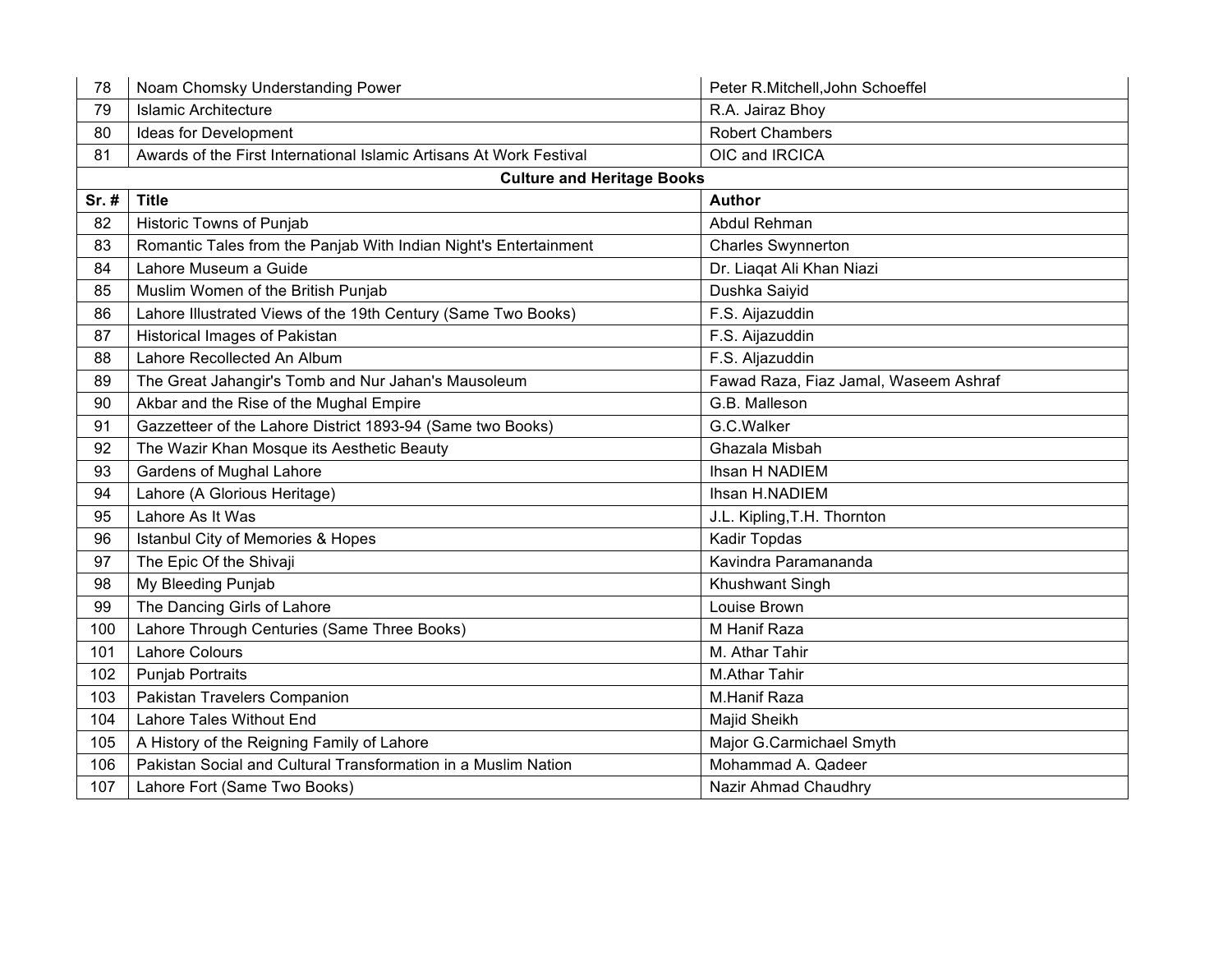| 108   | Lahore Glimpses of a Glorious Heritage (Same Two Books) | Nazir Ahmad Chaudhry                                               |  |
|-------|---------------------------------------------------------|--------------------------------------------------------------------|--|
| 109   | Bassant a Cultural Festival of Lahore                   | Nazir Ahmad Chaudhry                                               |  |
| 110   | A Short History of Lahore and Some of its Monuments     | Nazir Ahmad Chaudhry                                               |  |
| 111   | Multan Glimpses (same 2 Books)                          | Nazir Ahmad Chaudhry                                               |  |
| 112   | A Guide to Lahore Fort                                  | Nazir Ahmad Chaudhry                                               |  |
| 113   | Indian Sufism Since the Seventeenth Century             | Nile Green                                                         |  |
| 114   | The Raj Lahore & Bhai Ram Singh                         | Pervaiz Vandal, Sajida Vandal                                      |  |
| 115   | Cultural Heritage of the Mughals                        | Prof. Dr. Massarrat Abid                                           |  |
| 116   | Relics of the Lessor Mughals                            | Purshan Kumar Dutta                                                |  |
| 117   | The Wonder that was India (Part II)                     | S.A.A.Rizvi                                                        |  |
| 118   | Monuments, Objects, Histories                           | Tapati Guha-Thakurta                                               |  |
| 119   | Birth of the Persian Empire-Vol-1 (Two Books)           | Vesta Sarkhosh Curtis, Sarah Stewart                               |  |
| 120   | <b>White Mughals</b>                                    | William Dalrymple                                                  |  |
| 121   | Notes on Punjab and Mughal India (Same Two Books)       | Zulfiqar Ahmad                                                     |  |
| 122   | Historic Towns of Punjab                                | Abdul Rehman                                                       |  |
| 123   | See The Unseen Pakistan                                 |                                                                    |  |
| 124   | Punjab Journal of Archaeology And History               | Director General Of Archaeology Government of the<br>Punjab Lahore |  |
| 125   | Preserving a Heritage                                   | Wacker-Chemic                                                      |  |
| 126   | <b>Products Pakistan</b>                                |                                                                    |  |
| 127   | Master Pieces Lahore Museum                             |                                                                    |  |
| 128   | Inside Lahore Pakistan's Dazzling City                  | Punjab Entertainment Company PEC                                   |  |
| 129   | The Walled city of Lahore (2 Books)                     | <b>SDWCLP</b>                                                      |  |
| 130   | The Raj Lahore & Bhai Ram Singh                         | Pervaiz Vandal, Sajida Vandal                                      |  |
| 131   | <b>Crafts of Lahore</b>                                 | <b>Punjab Small Industries Corporation</b>                         |  |
| 132   | The Magnificent Hiran Minar Complex Shekhupura Lahore   | Dr.Pervaiz Habibullah                                              |  |
| 133   | <b>Motifs and Designs</b>                               | A Project of Norway Funds-in- Trust                                |  |
| 134   | The Aga Khan Historic Cities Programme                  | Philip Jodidio                                                     |  |
| 135   | Lahore and its Monuments                                | Muhammad Wali Ullah Khan                                           |  |
|       | <b>General Books</b>                                    |                                                                    |  |
| Sr. # | <b>Title</b>                                            | <b>Author</b>                                                      |  |
| 136   | The Way of the World                                    | Nicolas Bouvier                                                    |  |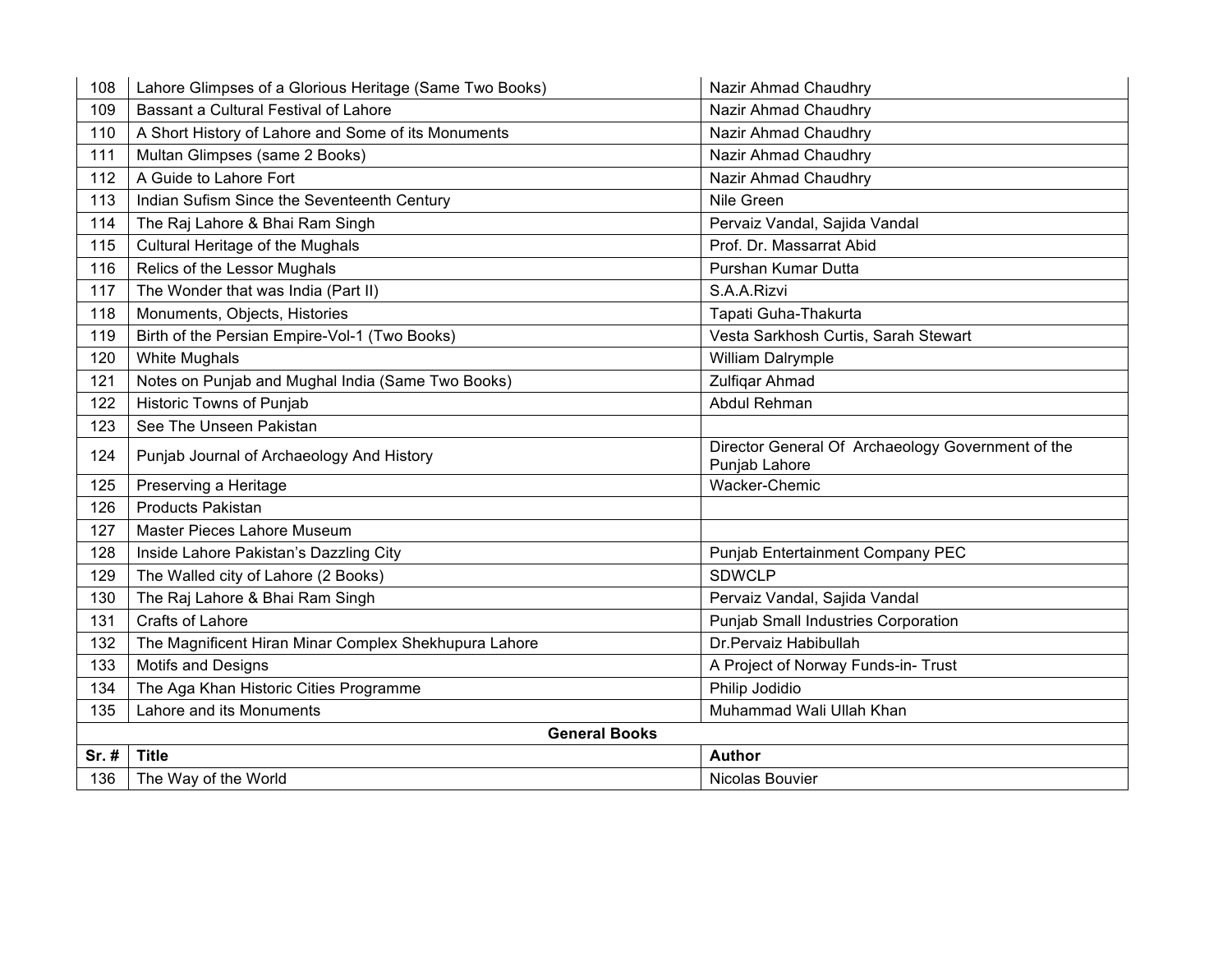| 137   | Mutiny and its Aftermath                                      | OM Prakash                                    |
|-------|---------------------------------------------------------------|-----------------------------------------------|
| 138   | Partition and the South Asian Diaspora                        | Papiya Ghosh                                  |
| 139   | Lahore A Sentimental Journey                                  | <b>Pran Nevile</b>                            |
| 140   | Pakistan Sovereignty Lost                                     | Shahid ur Rehman                              |
| 141   | Panjab Castes                                                 | Sir Denzil Ibbetson                           |
| 142   | Facts For Life                                                | Unicef/Who/U4ESCO                             |
|       | <b>History Books</b>                                          |                                               |
| Sr. # | <b>Title</b>                                                  | <b>Author</b>                                 |
| 143   | The Mughal World                                              | Abraham Eraly                                 |
| 144   | Lahore 1947                                                   | <b>Ahmad Salim</b>                            |
| 145   | Old Lahore                                                    | Colonel H.R. Goulding                         |
| 146   | The Cambridge Economic History of India V-II (C.1757-2003)    | Dharma Kumar (ed.)                            |
| 147   | Old Lahore                                                    | Dr. Aijaz Anwar                               |
| 148   | Historical Routes Through Gandhara (Pakistan) 200 B.C-200 A D | Dr. Saifur Rahman Dar                         |
| 149   | The End of the History and the Last Man                       | Francis Fukuyama                              |
| 150   | Thirty Five Years in the Punjab 1858-1893                     | <b>G.R. ELSMIE</b>                            |
| 151   | Lahore to Yarkand                                             | George Henderson, Allan o. Hume               |
| 152   | Partition of India Legend and Reality                         | H.M. Seervai                                  |
| 153   | Later Mughal History of the Punjab                            | Hari Ram Gupta                                |
| 154   | Hindu Myth Hindu History                                      | Heinrich Von Stietencron                      |
| 155   | The City in Indian History                                    | Indu Banga                                    |
| 156   | Social and Cultural History of the Punjab                     | J.S. Rewal                                    |
| 157   | <b>Stones of Empire</b>                                       | Jan Morris, Simon-Winchester                  |
| 158   | A Turn to Empire                                              | <b>Jennifer Pitts</b>                         |
| 159   | The Eastern Origins of Western Civilization                   | John M. Hobson                                |
| 160   | City Improbable Writings on Delhi                             | Khushwant Singh                               |
| 161   | History of Delhi Sultanate-2                                  | M.H.Syed                                      |
| 162   | History of Delhi Sultanate-1                                  | M. H.Syed                                     |
| 163   | The Land of War Elephants                                     | <b>Mathew Wilson</b>                          |
| 164   | The Indian Ocean in World History                             | Milo Kearney                                  |
| 165   | Journey Through Pakistan                                      | Mohamed Amin, Duncan Willetts, Graham Hancock |
| 166   | <b>Befitting the Mughals</b>                                  | PHA, Lahore                                   |